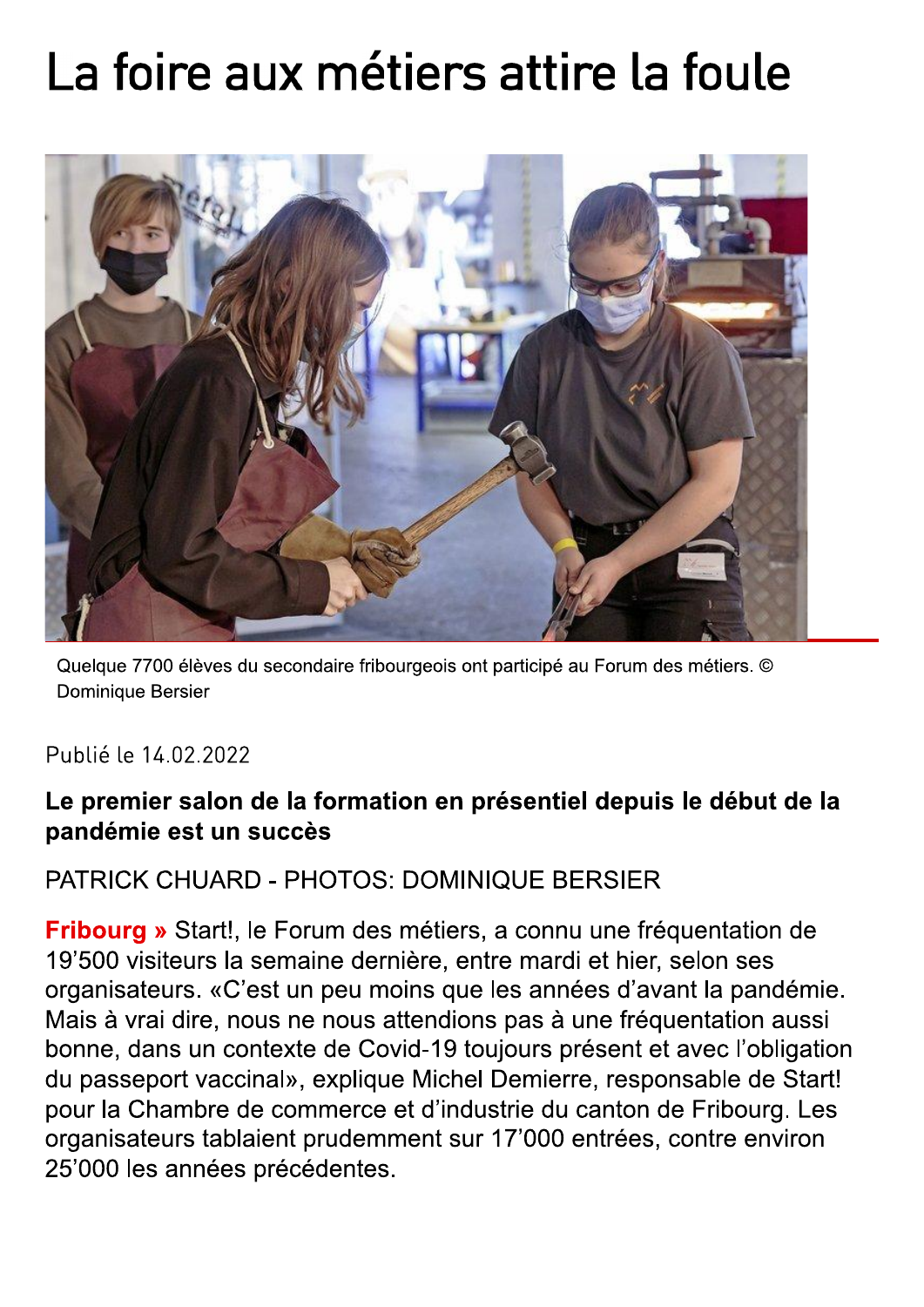Les organisateurs annoncent un nouveau salon entre le 7 et le 12 février 2023, avant le retour de Start! à un rythme bisannuel dès 2025. «En fait cette édition remplaçait celle de 2021, précise Michel Demierre. Nous avions organisé une sorte de salon en ligne pour offrir au moins quelque chose aux jeunes, mais ce n'était évidemment pas comparable et les rencontres n'étaient pas possibles. Nous avons heureusement pu combler ce manque.»

## L'épreuve de l'entretien

Il est d'autant plus important de mettre les futurs étudiants et apprentis en contact avec les entreprises dans un contexte de pandémie, à entendre Reto Julmy, directeur de l'Union patronale du canton de Fribourg et président de l'Association du forum des métiers: «La situation est difficile pour beaucoup de jeunes et d'entreprises. Décrocher une place de stage s'avère parfois compliqué et les employeurs ont particulièrement souffert de la pandémie, notamment dans la restauration et l'organisation d'événements. Heureusement, les entreprises formatrices ont joué le jeu.»

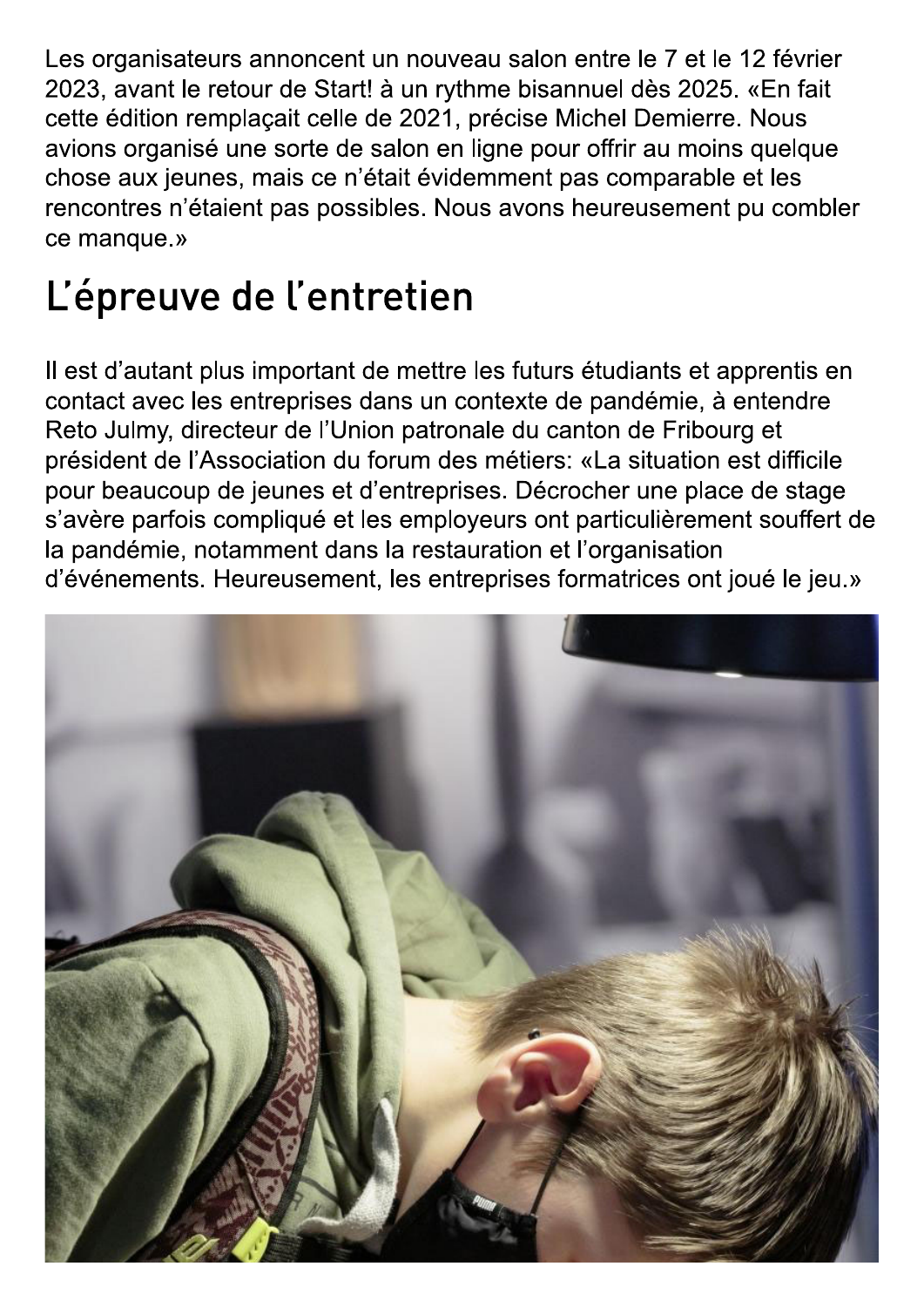

Environ 7700 élèves des cycles d'orientation du canton ont fait le déplacement à Forum Fribourg pour y trouver 78 exposants, présentant 230 métiers. «L'ambiance sur les stands était extraordinaire, avec des exposants motivants et des jeunes visiblement intéressés», se réjouit Reto Julmy. Vendredi soir, quelque 25 entreprises fribourgeoises ont rencontré des jeunes lors d'une séance de «job dating». Le lendemain, 108 entretiens d'embauche fictifs ont permis à des participants de se familiariser avec l'exercice. «C'est une étape qui peut s'avérer périlleuse pour beaucoup de candidats», soulignait la semaine dernière Nadia Lamamra, professeure et chercheuse à la Haute Ecole fédérale en formation professionnelle (HEFP).

### **Concours des laitiers**

108

Fabriquant des produits laitiers en direct, des apprentis technologues du lait se sont mesurés samedi pour une sélection régionale en vue du concours national de la branche (SwissSkills). «Les spectateurs ont pu découvrir un métier